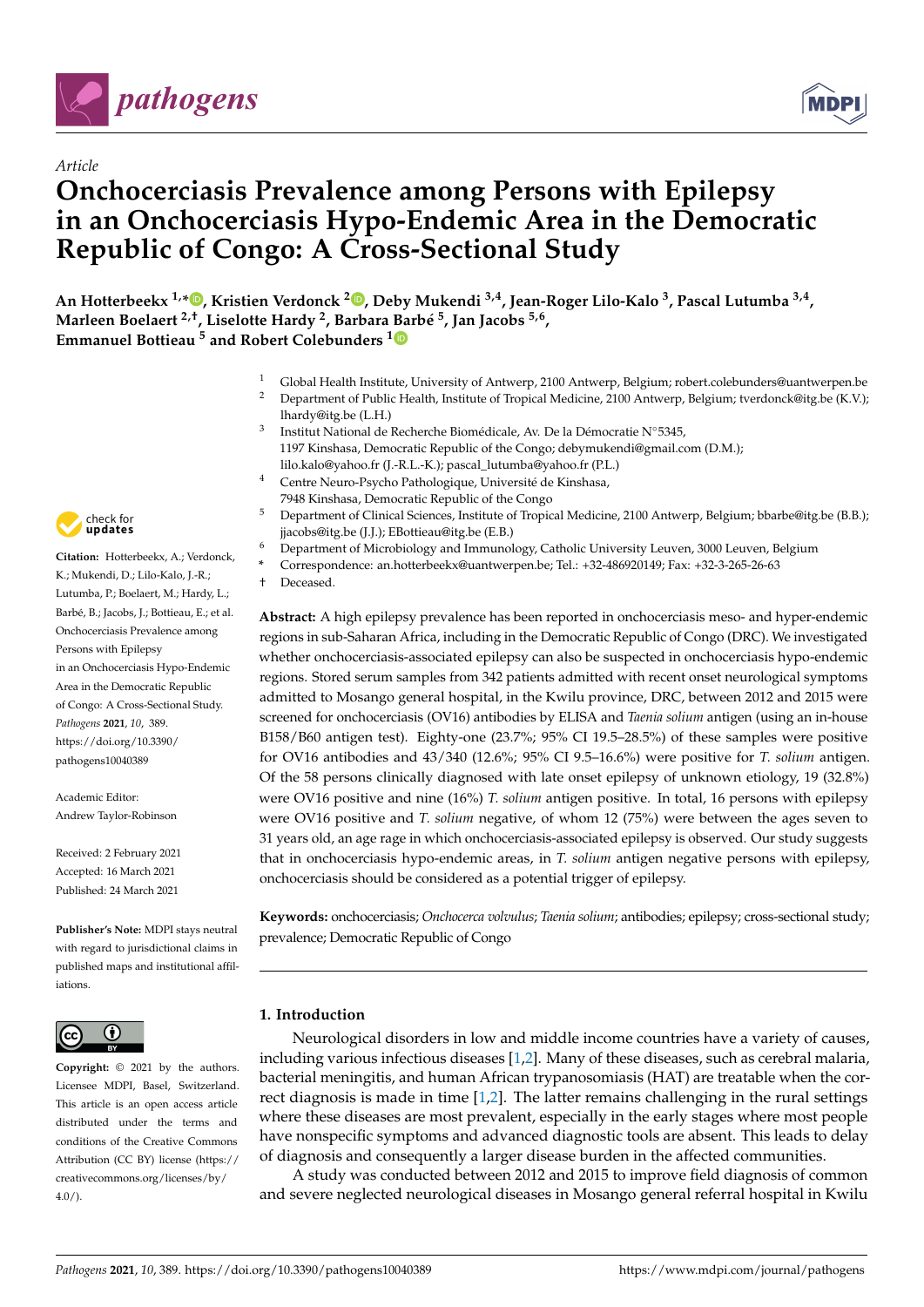province, Democratic Republic of Congo (DRC) [\[3\]](#page-6-2). In this study, patients above five years old who were admitted to the hospital with recent-onset neurological symptoms were recruited [\[3\]](#page-6-2). These patients all had a normal development without neurological symptoms before the age of five years. In 18% of the patients, the neurological symptoms could be attributed to common infections of the central nervous system, such as meningitis, HIV and related infections, and HAT [\[3\]](#page-6-2). However, many of them ended up with a syndromic diagnosis (without etiological agent), mainly epilepsy. In a post-hoc study using the stored samples of these neurological patients, we determined the presence of *Taenia solium* antigens and found 12.6% positivity in the whole neurological cohort and 16% positivity in the subset with clinical diagnosis of epilepsy [\[4\]](#page-6-3).

High epilepsy prevalence has been reported in onchocerciasis meso- and hyperendemic regions (i.e., regions where >20% of adults present onchocerciasis nodules [\[5–](#page-6-4)[8\]](#page-6-5)) including in the DRC [\[9–](#page-6-6)[14\]](#page-7-0). In such regions, a form of epilepsy, called onchocerciasisassociated epilepsy, has been described. This form of epilepsy is characterized by the following criteria [\[15\]](#page-7-1): (1) the person has lived in an onchocerciasis endemic region for at least three years (2) onset of seizures occurred between 3–18 years of age; (3) there is a high prevalence of epilepsy in the village, and there are several families with more than one child with epilepsy in this village; (4) there is no obvious cause of epilepsy (for example perinatal trauma, recent head trauma, cerebral malaria, encephalitis, or neurocysticercosis); (5) prior to the onset of epilepsy, the psychomotor development of the child was normal; and (6) the person presents onchocerciasis antibodies and/or microfilariae in skin snips.

What we do not know is whether certain persons with epilepsy in onchocerciasis hypo-endemic regions may have onchocerciasis-associated epilepsy. We were interested to screen persons with neurological conditions including epilepsy in an onchocerciasis hypo-endemic area for the presence of *Onchocerca volvulus* antibodies. Initially, *O. volvulus* was not considered as a potential causative agent of neurological symptoms in the study in Mosango. We therefore set out to determine the prevalence of *O. volvulus* antibodies in the Mosango neurological study population in general, and in patients with epilepsy without evidence of *T. solium* infection in particular. We hypothesized that a limited number of persons with epilepsy would suffer from onchocerciasis-associated epilepsy.

#### **2. Materials and Methods**

### *2.1. Study Design*

#### 2.1.1. Study Population

This study is part of the project "Better Diagnosis for Infectious Diseases" (NIDIAG; [www.nidiag.eu,](www.nidiag.eu) accessed on 19 March 2021). Consecutive patients with recent-onset neurological disorders admitted to Mosango general referral hospital in Kwilu province, DRC, were recruited between 2012 and 2015. The study area is classified as hypo-endemic according to rapid epidemiological mapping of onocherciasis (REMO). Detailed description of the patient population and inclusion criteria are published elsewhere [\[3\]](#page-6-2). All eligible patients were older than five years, with at least one of the following symptoms: (1) altered state of consciousness, (2) changes in sleep pattern, (3) cognitive decline, (4) changes in personality/behavior, (5) recent epileptic seizure (within less than two weeks), (6) recent, severe and progressive headache, (7) meningism, (8) new onset cranial nerve lesion(s), (9) new onset sensory-motor focal deficits, and (10) new onset gait/walking disorders. These symptoms had to be either of recent onset or ongoing for a longer time but still present on admission. Patients younger than five years or with neurological symptoms due to recent trauma or a past neurological event were not eligible for the study [\[3\]](#page-6-2).

# 2.1.2. Diagnosis of Epilepsy

Symptoms and diagnosis of epilepsy were registered in the following ways: (1) as epileptic seizure regardless the etiology as a motive for inclusion in the study or (2) as late-onset epilepsy of unknown etiology (using the 2014 ILAE definition of epilepsy [\[16\]](#page-7-2) and after ruling out a set of infectious diseases). The conditions for which the study participants were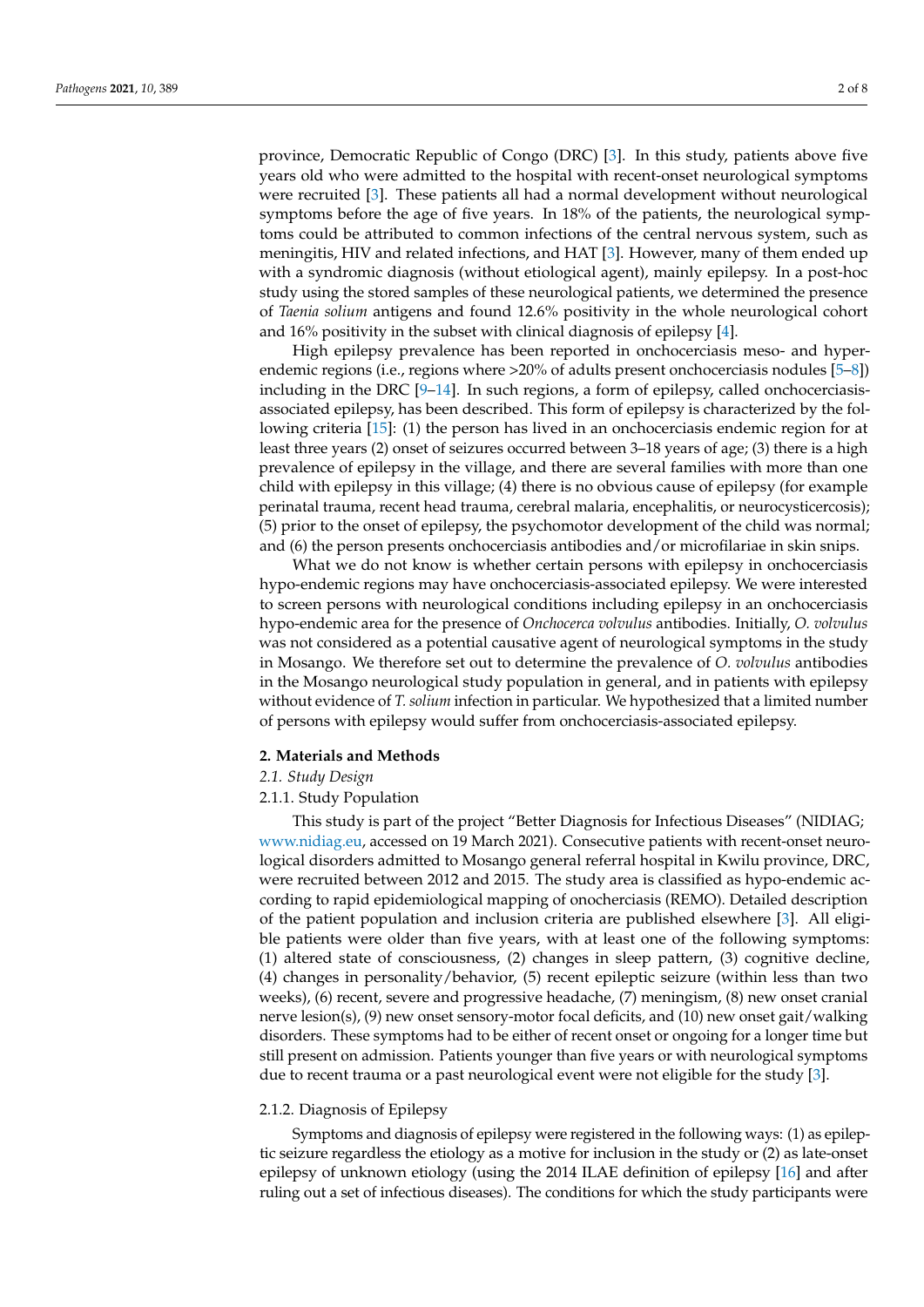systematically tested were: (1) second-stage HAT, (2) cerebral malaria, (3) bacterial meningitis and unspecified meningoencephalitis, (4) tuberculosis of the CNS, (5) neurosyphilis, and (6) HIV-related neurological disorders.

#### 2.1.3. Laboratory Tests for *Onchocerca volvulus* and *Taenia solium* Infection

Cryopreserved serum collected during the clinical study was retrospectively screened for OV16 IgG4 antibodies by enzyme-linked immunosorbent assay (ELISA) with Horseradish peroxidase (HRP) as described earlier [\[17\]](#page-7-3). Briefly, plates were coated with OV16 antigen (Abcam, Cambridge, UK) overnight and washed three times with washing buffer (Phosphate buffered saline with 0.5% Tween 20). Plates were blocked with SuperBlock Blocking buffer (Invitrogen, Carlsbad, CA, USA) for 30 min and washed three times. Samples were diluted 1:200 and incubated at room temperature for 1 h, followed by five washing steps. HRP-conjugated anti-human IgG antibodies (Abcam) were used as detection antibody, diluted 1:10,000 and incubated for 1 h. After five washing steps, one-step Ultra TMB substrate solution (ThermoFisher Scientific, Waltham, MA, USA) was added, and the reaction was stopped by adding 1N HCl after 10 min. The absorbance was measured at an optical density of 450 nm. *T. solium* antigens were also measured on collected sera by an in-house B158/B60 antigen ELISA as described before [\[18\]](#page-7-4). This test has a sensitivity of 90% to 100% to detect current cysticercosis and a specificity of 83% to 98% [\[19\]](#page-7-5).

#### *2.2. Data Analysis*

We first determined the frequency of OV16 antibody positivity among all patients with neurological disorders and compared demographic and clinical characteristics of OV16 seropositive and OV16-seronegative patients. We then described the age distribution in OV16-seropositive and *T. solium* antigen-positive patients. Next, we focused on the subgroup of patients clinically diagnosed with epilepsy and described the characteristics of epilepsy patients with positive versus negative tests for *O. volvulus* (OV16 antibody test) and *T. solium* (in-house B158/B60 antigen test). We used the chi-squared test with Yates' continuity correction, the Fisher exact test, and the Wilcoxon rank sum test to assess statistical significance, taking an alpha level of 0.05. We used Microsoft Excel for data processing and R for statistical analyses.

# **3. Results**

#### *3.1. All Patients with Neurological Disorders*

Serum samples from 342 out of 351 (97%) patients with neurological disorders enrolled in the NIDIAG study were available for OV16 testing, while 340 had been tested previously for *T. solium* testing. Eighty-one (23.7%; 95% CI 19.5–28.5%) of these samples were positive for the presence of OV16 antibodies and 43/340 (12.6%; 95% CI 9.3–16.7%) were positive for *T. solium* antigen. The median age of the OV16-seropositive patients was 40 years (interquartile range 20 to 50) and that of the OV16-seronegative patients 41 years (interquartile range 25 to 54;  $p = 0.2$ ). There were three OV16-seropositive children under 10 years old (one child of six and two children of seven years old) and the prevalence of OV16 positivity among the 10–20 year old age group was 33% (Figure [1\)](#page-3-0). The median age of the *T. solium* antigen-positive patients was 42 years (interquartile range 31 to 50). The prevalence of antigen positivity was 4/70 (5.7) % up to the age of 20 years.

There were no statistically significant differences in demographic and clinical characteristics when we compared 81 OV16-seropositive with 261 OV16-seronegative patients (Table [1\)](#page-3-1).

Twenty-four percent of men and 23% of women were OV-16 seropositive  $(p = 0.9)$ . Skin and soft tissue symptoms ( $n = 7$ ) and itching ( $n = 2$ ) were uncommon in the study population; all participants with these symptoms were OV16 seronegative. The majority of patients ( $n = 227$ ; 66%) came from the Mosango health zone, and this proportion was similar among OV16-seropositive (65%) and OV16-seronegative (67%) patients.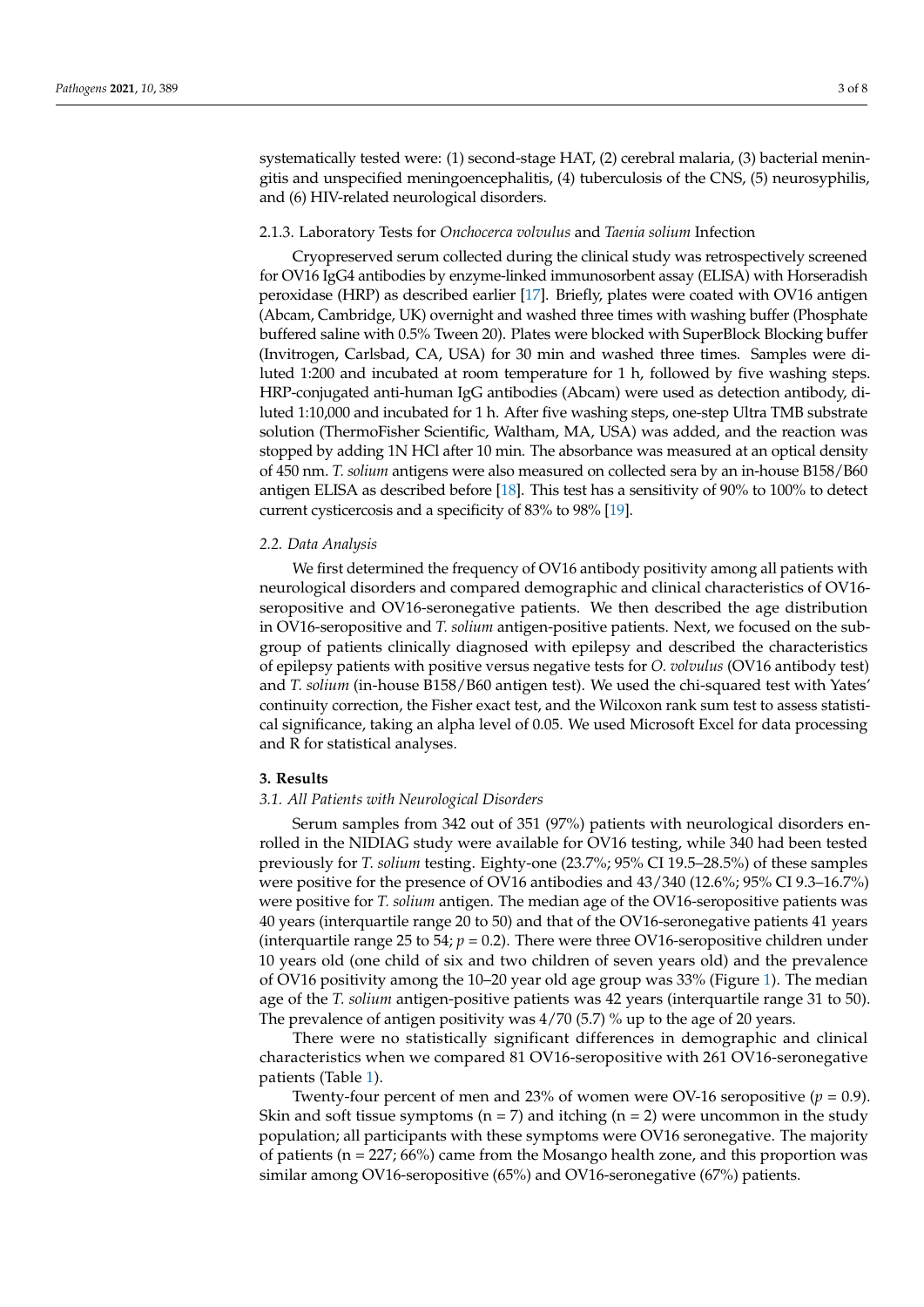<span id="page-3-0"></span>



<span id="page-3-1"></span>Table 1. Number and proportion of patients with positive serology for *Onchocerca* stratified by demographic characteristics, clinical symptoms and signs, and final diagnosis.

| <b>Patient Characteristic</b>  | Number with<br><b>Positive Serology</b> | Number Tested    | Proportion with<br><b>Positive Serology</b> | <b>Risk Ratio</b><br>(95% CI) | $p$ -Value $*$ |
|--------------------------------|-----------------------------------------|------------------|---------------------------------------------|-------------------------------|----------------|
| Sex                            |                                         |                  |                                             |                               |                |
| Women                          | 43                                      | 186              | 23.1%                                       |                               | 0.89           |
| Men                            | 38                                      | 156              | 24.4%                                       | 1.05(0.72, 1.54)              |                |
| Age category                   |                                         |                  |                                             |                               |                |
| <10 years                      | $\mathfrak{Z}$                          | 15               | 20.0%                                       |                               | 1.00           |
| $\geq$ 10 years                | 78                                      | 327              | 23.9%                                       | 1.19(0.43, 3.34)              |                |
| Neurological symptoms/signs    |                                         |                  |                                             |                               |                |
| at presentation                |                                         |                  |                                             |                               |                |
| Epileptic seizure              | 27                                      | 87               | 31.0%                                       | 1.47(0.99, 2.17)              | $0.09**$       |
| Gait/walking disorders         | 27                                      | 95               | 28.4%                                       | 1.30(0.87, 1.93)              | 0.26           |
| Focal sensory-motor deficit    | 20                                      | 73               | 27.4%                                       | 1.21(0.78, 1.86)              | 0.49           |
| Behaviour disturbance          | 17                                      | 63               | 27.0%                                       | 1.18(0.74, 1.86)              | 0.60           |
| Altered state of consciousness | 13                                      | 53               | 24.5%                                       | 1.04(0.62, 1.75)              | 1.00           |
| Change in sleep pattern        | 10                                      | 47               | 21.3%                                       | 0.88(0.49, 1.59)              | 0.82           |
| Cranial nerve lesion           | 4                                       | 19               | 21.1%                                       | 0.88(0.36, 2.16)              | 1.00           |
| Severe headache                | 32                                      | 156              | 20.5%                                       | 0.78(0.53, 1.15)              | 0.26           |
| Cognitive decline              | 3                                       | 18               | 16.7%                                       | 0.69(0.24, 1.98)              | 0.58           |
| Signs of meningism             | 16                                      | 108              | 14.8%                                       | 0.53(0.32, 0.88)              | $0.01\,$       |
| Skin or soft tissue symptoms   | $\boldsymbol{0}$                        | $\boldsymbol{7}$ | $0.0\%$                                     |                               | 0.21           |
| Itching                        | 0                                       | $\overline{2}$   | $0.0\%$                                     |                               | 1.00           |
| Localised adenopathy           | 6                                       | 19               | 31.6%                                       | 1.36(0.68, 2.71)              | 0.41           |
| Final diagnosis of late onset  |                                         |                  |                                             |                               |                |
| epilepsy of unknown etiology   | 19                                      | 58               | 32.8%                                       | 1.50(0.98, 2.31)              | $0.11**$       |
| Total                          | 81                                      | 342              | 23.7%                                       |                               |                |

95% CI: 95% confidence interval; \* Chi-squared test with Yates' continuity correction or Fisher exact test (if expected cell count < 5). \*\* Excluding all *T. solium* antigen positive-individuals from the analysis, the *p*-value for epileptic seizures becomes 0.046 and for final<br>discressie of late onest orilancy of unknown origin 0.07 (Sunnlamentary Table) diagnosis of late onset epilepsy of unknown origin 0.07 (Supplementary Table).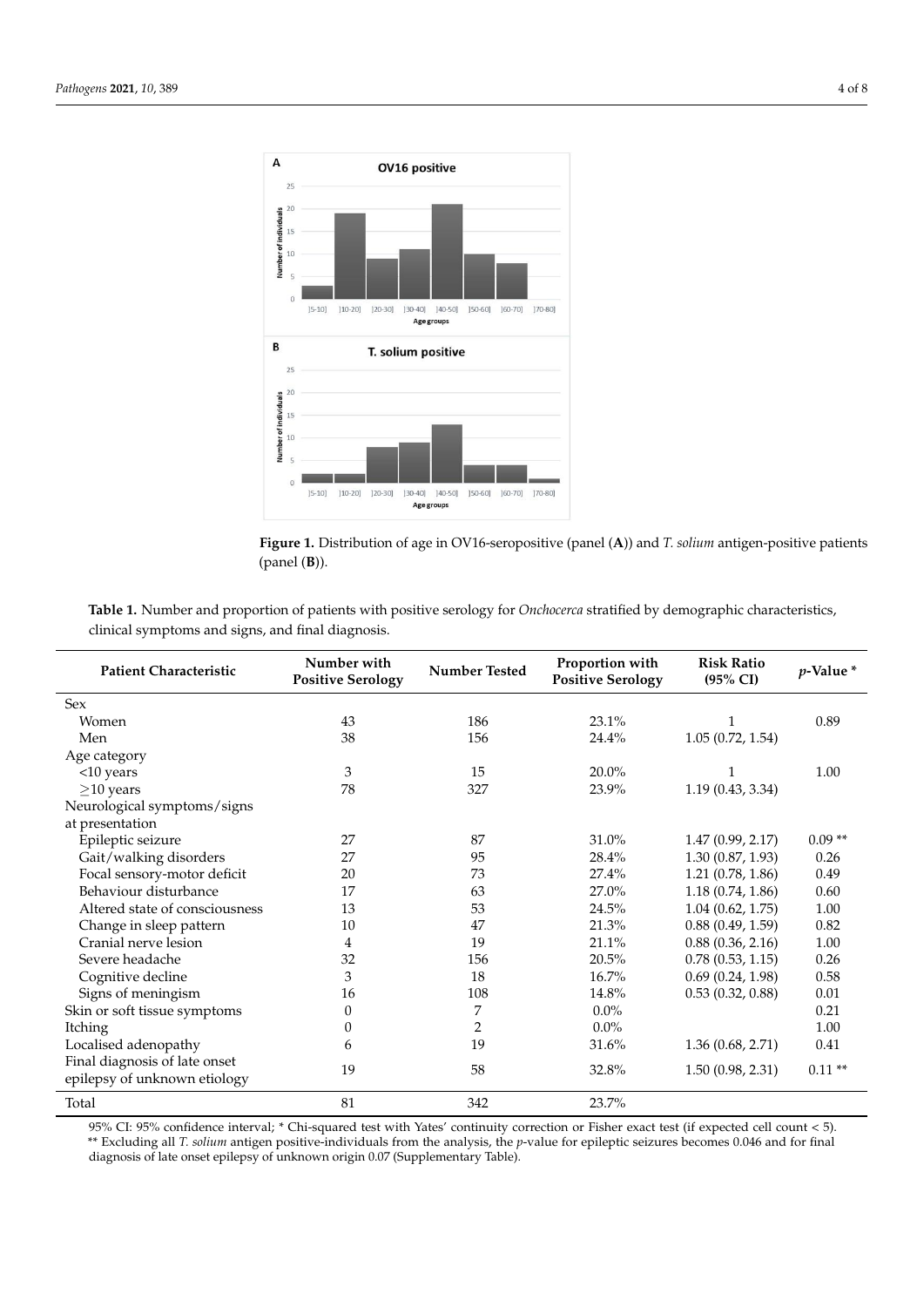# *3.2. Persons with Epilepsy*

The study population included 58 patients with a final diagnosis of epilepsy. Nineteen of them (32.8%) were OV16 seropositive. In 57 of these 58 epilepsy patients, results of the antigen test for *T. solium* were also available, and nine out of 57 (16%) were positive. Detailed results of the two tests are given in Table [2.](#page-4-0)

<span id="page-4-0"></span>**Table 2.** Test results for *Onchocerca volvulus* (OV16 antibody test) and for *Taenia solium* (in-house B158/B60 antigen test) in 57 patients with a diagnosis of epilepsy, stratified by sex and age.

| <b>Characteristic</b> | <b>Both Tests</b><br>Positive $n$ $\frac{6}{6}$ | Only Onchocerca Antibody<br>Test Positive n (%) | <b>Only Taenia Antigen</b><br>Test Positive n (%) | <b>Both Tests</b><br>Negative $n$ $\%$ ) | <b>Total</b> |
|-----------------------|-------------------------------------------------|-------------------------------------------------|---------------------------------------------------|------------------------------------------|--------------|
| <b>Sex</b>            |                                                 |                                                 |                                                   |                                          |              |
| Women                 | 0(0)                                            | 9(26)                                           | 3(9)                                              | 22(65)                                   | 34           |
| Men                   | 3(13)                                           | 7(30)                                           | 3(13)                                             | 10(43)                                   | 23           |
| Age                   |                                                 |                                                 |                                                   |                                          |              |
| $<$ 20 years          | 1(5)                                            | 6(30)                                           | 1(5)                                              | 12(60)                                   | 20           |
| $\geq$ 20 years       | 2(5)                                            | 10(27)                                          | 5(14)                                             | 20(54)                                   | 37           |
| Total                 | 3(5)                                            | 16(28)                                          | 6(11)                                             | 32(56)                                   | 57           |

Taking all diagnostic test results together, there were 16 persons with epilepsy (28%) with a positive serology for onchocerciasis and a negative antigen test results for cysticercosis. Other infectious diseases (HIV, tuberculosis, malaria, second-stage human African trypanosomiasis, bacterial meningitis, and neurosyphilis) were ruled out in these patients. The characteristics of these 16 patients, for whom onchocerciasis could be the trigger of epilepsy, are summarized in Table [3.](#page-4-1) They all had a recent epileptic seizure (within less than two weeks) when they were enrolled. The median age of the 16 persons with epilepsy that were OV16 positive only was 22 years (interquartile range 18 to 34 years), and that of the six only *T. solium* antigen positive epilepsy patients was 33 years (interquartile range 27 to 35 years, *p*-value 0.18).

<span id="page-4-1"></span>**Table 3.** Characteristics of 16 patients with epilepsy, a positive test result for *Onchocerca volvulus* (OV16 antibody test) and a negative test result for *Taenia solium* antigen (in-house B158/B60 antigen test).

|    | Nr Sex | <b>Complaints at Enrolment Apart from Seizures</b>                              | Age at<br>Enrolment | Age at<br><b>Epilepsy onset</b> | Place of<br>Residence   | <b>Type of</b><br><b>Seizures</b> |
|----|--------|---------------------------------------------------------------------------------|---------------------|---------------------------------|-------------------------|-----------------------------------|
|    | F      | None                                                                            | 7                   | 7                               | Mosango                 | generalised                       |
| 2  | F      | None                                                                            | 12                  | 12                              | Mosango                 | generalised                       |
| 3  | М      | Changes in personality/behavior, recent, severe,<br>and progressive headache    | 18                  | 18                              | Mosango                 | generalised                       |
| 4  | F      | None                                                                            | 18                  | 18                              | Mosango                 | generalised                       |
| 5  | F      | None                                                                            | 18                  | 18                              | Mosango                 | generalised                       |
| 6  | М      | Altered state of consciousness                                                  | 19                  | 19                              | Mosango                 | localised                         |
|    | F      | None                                                                            | 20                  | 20                              | Mosango                 | generalised                       |
| 8  | F      | Recent, severe, and progressive headache                                        | 20                  | 21                              | Masimanimba             | generalised                       |
| 9  | F      | Recent, severe, and progressive headache, meningism                             | 24                  | 28                              | Mosango                 | generalised                       |
| 10 | F      | None                                                                            | 25                  | 25                              | Mosango                 | generalised                       |
| 11 | M      | None                                                                            | 25                  | 25                              | Masimanimba             | generalised                       |
| 12 | M      | Altered state of consciousness                                                  | 31                  | 31                              | Masamuna                | generalised                       |
| 13 | M      | Changes in personality/behaviour, recent, severe,<br>and progressive headache   | 42                  | 42                              | Masimanimba generalised |                                   |
| 14 | M      | Recent, severe, and progressive headache                                        | 44                  | 44                              | Mosango                 | generalised                       |
| 15 | F      | Recent, severe, and progressive headache                                        | 47                  | 46                              | Masimanimba generalised |                                   |
| 16 | M      | Changes in sleep pattern, cognitive decline, changes<br>in personality/behavior | 60                  | 60                              | Kinshasa                | generalised                       |

 $F =$  Female,  $M =$  Male.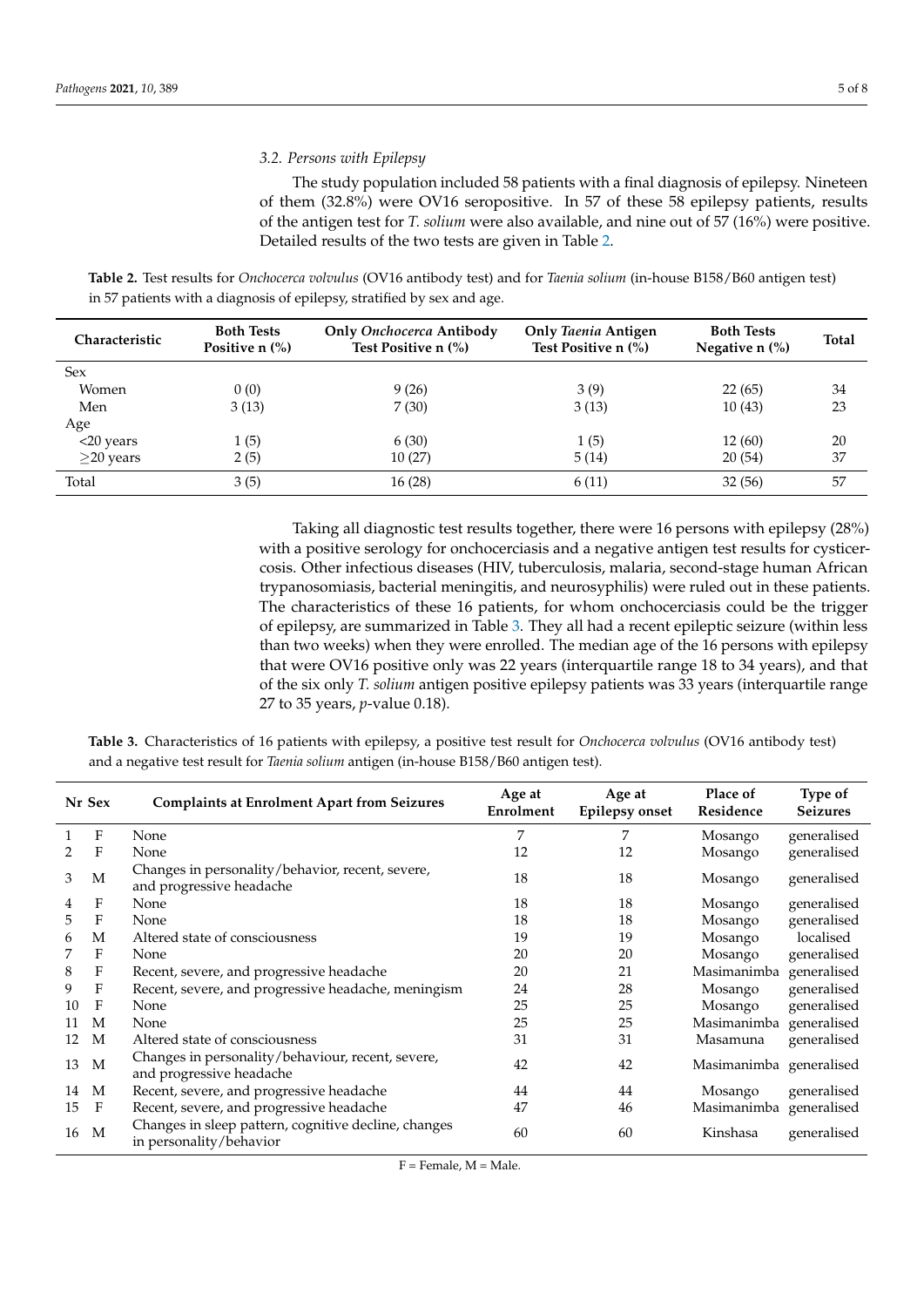# **4. Discussion**

This study among patients with neurological disorders enrolled at the Mosango hospital, a rural hospital located in an onchocerciasis hypo-endemic area of the DRC, revealed that 23.7% were OV16 ELISA test positive, with no other evidence of infectious etiologies including cysticercosis. As the OV16 ELISA test has a high specificity for the presence of *O. volvulus* antibodies [\[20\]](#page-7-6), this means these individuals had been exposed to this infection. Moreover, the finding of three OV16-seropositive children under 10 years old suggests that there was relatively recent ongoing onchocerciasis transmission in the area where these children originated from (Mosango and Masimanimba). A slightly higher percentage (32.8%) of the people with epilepsy were positive for onchocerciasis, but this difference was not significant. Among the 57 persons with epilepsy, 16 (28%) presented *O. volvulus* antibodies only. No information was available about the age of onset of the epilepsy, but because 12 (75%) of the 16 persons with epilepsy were between the ages 7–31 years old, it is possible that some of them had onchocerciasis-associated epilepsy. The mean age of onset of onchocerciasis-associated epilepsy is between 10 and 12 years, and nearly all affected persons die before the age of 35 [\[7\]](#page-6-7). Severe progressive headache is generally not a symptom of onchocerciasis-associated epilepsy. Therefore, in patient 8 and 9 and in particular patient 9, who presented meningism, most likely the epilepsy was not triggered by onchocerciasis. Certainly, the epilepsy of the 60 year old person from Kinshasa was not related to onchocerciasis. It is interesting to note that the OV16 seropositivity started at an earlier age than *T. solium* antigen positivity. This may also explain that onchocerciasis associated epilepsy is generally observed at an earlier age than epilepsy caused by neurocysticercosis.

Our study has several limitations. First, no skin snips were taken to determine active *O. volvulus* infection and infection load. A positive OV16 antibody test is only an indication of exposure and does not provide information on current infection. Furthermore, no information on past ivermectin use was collected. Second, data on the area of residence and duration of residence in the area were unknown, as only the location from where the patient was admitted to the hospital was collected. Therefore, it is not certain which patients were residing or had in the past resided in regions meso- or hyper-endemic for onchocerciasis. Finally, no brain imaging was performed in the persons with epilepsy

Despite these limitations, our study suggests that there may be *O volvulus* transmission in the broader Mosango area and that some of the epilepsy was induced by onchocerciasis. It has been suggested that neurocysticercosis is the most important parasitic cause of epilepsy in sub-Saharan Africa. However, in Mosango, more persons with epilepsy tested positive for the presence of *O. volvulus* antibodies (28%) than *T. solium* antigen (11%) only. Our study suggest that in onchocerciasis hypo-endemic areas in *T. solium* antigen negative persons with epilepsy, onchocerciasis should be considered as a potential trigger of epilepsy. Moreover, if our OV16 prevalence data are confirmed in a community based study, the Congolese onchocerciasis elimination program should consider including the Mosango area for onchocerciasis elimination mapping [\[21\]](#page-7-7).

**Supplementary Materials:** The following are available online at [https://www.mdpi.com/2076-081](https://www.mdpi.com/2076-0817/10/4/389/s1) [7/10/4/389/s1.](https://www.mdpi.com/2076-0817/10/4/389/s1) Table S1: In a subset of 290 patients with negative antigen test results for *Taenia solium*: number and proportion of patients with positive serology for *Onchocerca*, stratified by demographic characteristics, clinical symptoms and signs, and final diagnosis.

**Author Contributions:** Conceptualization: R.C., A.H., and K.V.; methodology: R.C., A.H., K.V., and E.B.; software: A.H.; validation: R.C. and A.H.; formal analysis: K.V.; Investigation: D.M., E.B., L.H., J.-R.L.-K., P.L., B.B. and A.H.; resources: R.C., J.J., and M.B.; data curation: K.V.; writing—original draft preparation: R.C., A.H., and K.V.; writing—review and editing: R.C., A.H., and K.V.; visualization: A.H.; supervision: R.C., J.J., and K.V.; project administration: R.C., J.J., and M.B.; funding acquisition: R.C., J.J., and M.B. All authors have read and agreed to the published version of the manuscript.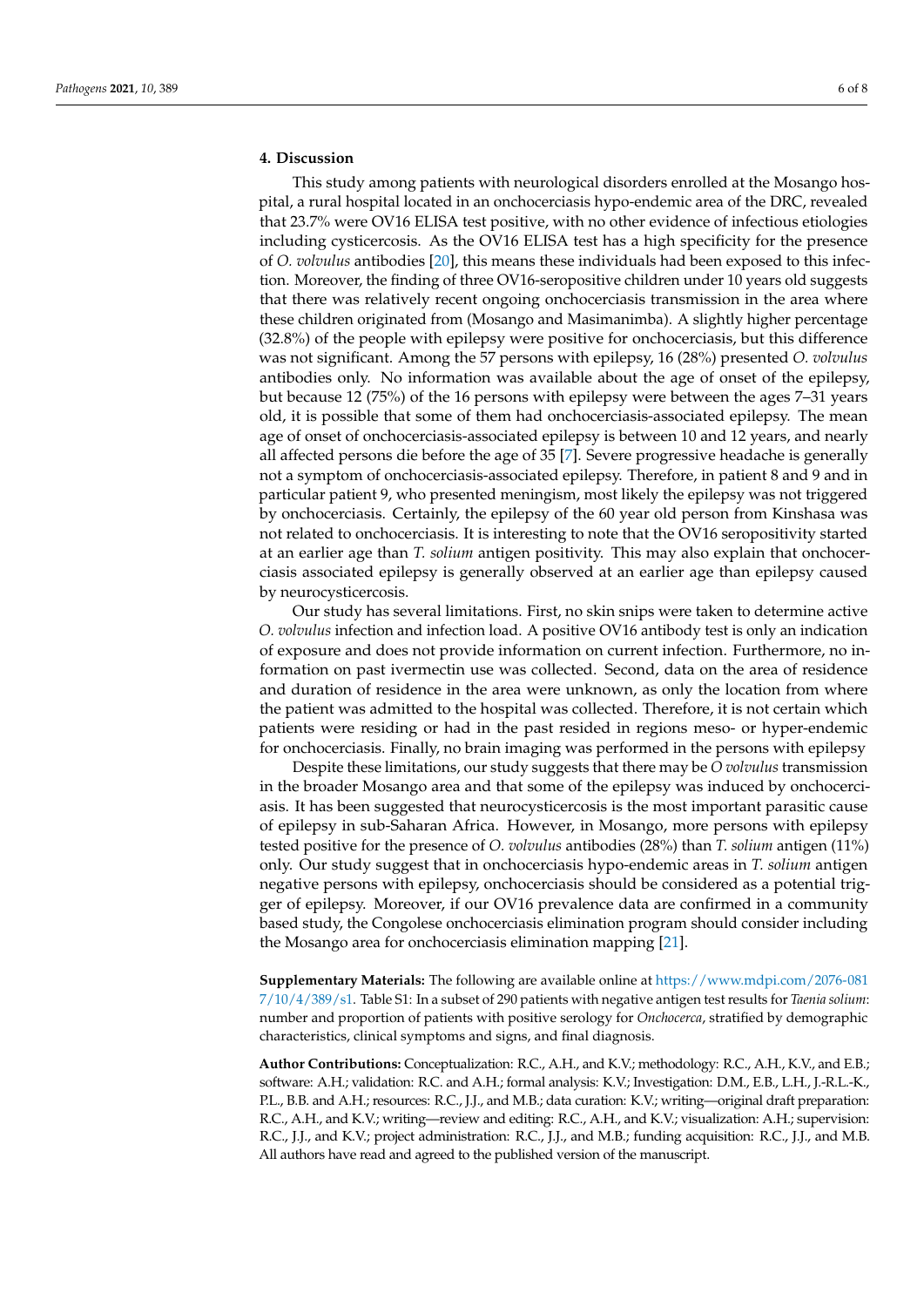**Funding:** The study was funded by a grant from the European Research Council (ERC 671055) and the European Union 7th Framework program for research, grant 260260. The study sponsor had no role in the design, execution, interpretation, or writing of the study.

**Institutional Review Board Statement:** The protocol of the original NIDIAG study was approved by the Institutional Review Board of the Institute of Tropical Medicine of Antwerp (ITM), and by the Ethics Committees of the University of Antwerp, Belgium, and the Public Health School of Kinshasa, DRC.

**Informed Consent Statement:** Written informed consent was obtained from each participant or from his/her legal representative for those <18 years or in case the neurological condition did not allow for adequate decision. For minors from 12 to 18 years, in addition to the parental consent, informed assent was also obtained. Additional ethical approval was obtained from the same Institutional Review Board and Ethics committees for OV16 testing on stored samples.

**Data Availability Statement:** The datasets generated during the current study are available from the corresponding authors on reasonable request.

**Acknowledgments:** We would like to thank all medical and nursing staff of the general referral hospital of Mosango and all study participants.

**Conflicts of Interest:** The authors declare no conflict of interest.

# **References**

- <span id="page-6-0"></span>1. Winkler, A.S.; Mosser, P.; Schmutzhard, E. Neurological disorders in rural Africa: A systematic approach. *Trop. Dr.* **2009**, *39*, 102–104. [\[CrossRef\]](http://doi.org/10.1258/td.2008.080144) [\[PubMed\]](http://www.ncbi.nlm.nih.gov/pubmed/19299296)
- <span id="page-6-1"></span>2. Howlett, W.P. Neurology in Africa. *Neurol. Afr.* **2015**, *83*, 654–655. [\[CrossRef\]](http://doi.org/10.1212/WNL.0000000000000682) [\[PubMed\]](http://www.ncbi.nlm.nih.gov/pubmed/25114197)
- <span id="page-6-2"></span>3. Mukendi, D.; Kalo, J.-R.L.; Mpanya, A.; Minikulu, L.; Kayembe, T.; Lutumba, P.; Barbé, B.; Gillet, P.; Jacobs, J.; Van Loen, H.; et al. Clinical spectrum, etiology, and outcome of neurological disorders in the rural hospital of Mosango, the Democratic Republic of Congo. *Am. J. Trop. Med. Hyg.* **2017**, *97*, 1454–1460. [\[CrossRef\]](http://doi.org/10.4269/ajtmh.17-0375) [\[PubMed\]](http://www.ncbi.nlm.nih.gov/pubmed/28820708)
- <span id="page-6-3"></span>4. Mukendi, D.; Kalo, J.-R.L.; Lutumba, P.; Barbe, B.; Jacobs, J.; Yansouni, C.P.; Gabriel, S.; Dorny, P.; Chappuis, F.; Boelaert, M.; et al. High frequency of *Taenia solium* antigen positivity in patients admitted for neurological disorders in the Rural Hospital of Mosango, Democratic Republic of Congo. *BMC Infect. Dis.* **2020**. [\[CrossRef\]](http://doi.org/10.21203/rs.2.20203/v1)
- <span id="page-6-4"></span>5. Siewe, J.N.F.; Tatah, G.; Tabah, E.N.; Ngarka, L.; Nfor, L.N.; Chokote, S.E.; Mengnijo, M.K.; Dema, F.; Sitouok, A.T.; Nkoro, G.; et al. Epidemiology of onchocerciasis-associated epilepsy in the Mbam and Sanaga river valleys of Cameroon: Impact of more than 13 years of ivermectin. *Infect. Dis. Poverty* **2018**, *7*, 114. [\[CrossRef\]](http://doi.org/10.1186/s40249-018-0497-1) [\[PubMed\]](http://www.ncbi.nlm.nih.gov/pubmed/30501640)
- 6. Mmbando, B.P.; Suykerbuyk, P.; Mnacho, M.; Kakorozya, A.; Matuja, W.; Hendy, A.; Greter, H.; Makunde, W.H.; Colebunders, R. High Prevalence of Epilepsy and Onchocerciasis after 20 Years of Ivermectin Use in Four Villages of the Mahenge Are in Tanzania. In Proceedings of the 10th European Conference on Tropical Medicine and International Health, Antwerp, Belgium, 16–20 October 2017; p. 4.
- <span id="page-6-7"></span>7. Colebunders, R.; Carter, J.Y.; Olore, P.C.; Puok, K.; Bhattacharyya, S.; Menon, S.; Abd-Elfarag, G.; Ojok, M.; Ensoy-Musoro, C.; Lako, R.; et al. High prevalence of onchocerciasis-associated epilepsy in villages in Maridi County, Republic of South Sudan: A community-based survey. *Seizure* **2018**, *63*, 93–101. [\[CrossRef\]](http://doi.org/10.1016/j.seizure.2018.11.004) [\[PubMed\]](http://www.ncbi.nlm.nih.gov/pubmed/30468964)
- <span id="page-6-5"></span>8. Gumisiriza, N.; Mubiru, F.; Fodjo, J.N.S.; Kayitale, M.M.; Hotterbeekx, A.; Idro, R.; Makumbi, I.; Lakwo, T.; Opar, B.; Kaducu, J.; et al. Prevalence and incidence of nodding syndrome and other forms of epilepsy in onchocerciasis-endemic areas in northern Uganda after the implementation of onchocerciasis control measures. *Infect. Dis. Poverty* **2020**, *9*, 1–11. [\[CrossRef\]](http://doi.org/10.1186/s40249-020-0628-3) [\[PubMed\]](http://www.ncbi.nlm.nih.gov/pubmed/32114979)
- <span id="page-6-6"></span>9. Colebunders, R.; Mandro, M.; Mokili, J.L.; Mucinya, G.; Mambandu, G.; Pfarr, K.; Reiter-Owona, I.; Hoerauf, A.; Tepage, F.; Levick, B.; et al. Risk factors for epilepsy in Bas-Uélé Province, Democratic Republic of the Congo: A case–control study. *Int. J. Infect. Dis.* **2016**, *49*, 1–8. [\[CrossRef\]](http://doi.org/10.1016/j.ijid.2016.05.018) [\[PubMed\]](http://www.ncbi.nlm.nih.gov/pubmed/27210267)
- 10. Levick, B.; Laudisoit, A.; Tepage, F.; Ensoy-Musoro, C.; Mandro, M.; Osoro, C.B.; Suykerbuyk, P.; Kashama, J.M.; Komba, M.; Tagoto, A.; et al. High prevalence of epilepsy in onchocerciasis endemic regions in the Democratic Republic of the Congo. *PLoS Negl. Trop. Dis.* **2017**, *11*, e0005732. [\[CrossRef\]](http://doi.org/10.1371/journal.pntd.0005732) [\[PubMed\]](http://www.ncbi.nlm.nih.gov/pubmed/28708828)
- 11. Lenaerts, E.; Mandro, M.; Mukendi, D.; Suykerbuyk, P.; Dolo, H.; Wonya'Rossi, D.; Ngave, F.; Ensoy-Musoro, C.; Laudisoit, A.; Hotterbeekx, A.; et al. High prevalence of epilepsy in onchocerciasis endemic health areas in Democratic Republic of the Congo. *Infect. Dis. Poverty* **2018**, *7*, 68. [\[CrossRef\]](http://doi.org/10.1186/s40249-018-0452-1) [\[PubMed\]](http://www.ncbi.nlm.nih.gov/pubmed/30064504)
- 12. Mandro, M.; Suykerbuyk, P.; Tepage, F.; Rossy, D.; Ngave, F.; Hasan, M.N.; Hotterbeekx, A.; Mambandu, G.; Kashama, J.M.; Laudisoit, A.; et al. Onchocerca volvulus as a risk factor for developing epilepsy in onchocerciasis endemic regions in the Democratic Republic of Congo: A case control study. *Infect. Dis. Poverty* **2018**, *7*, 79. [\[CrossRef\]](http://doi.org/10.1186/s40249-018-0465-9)